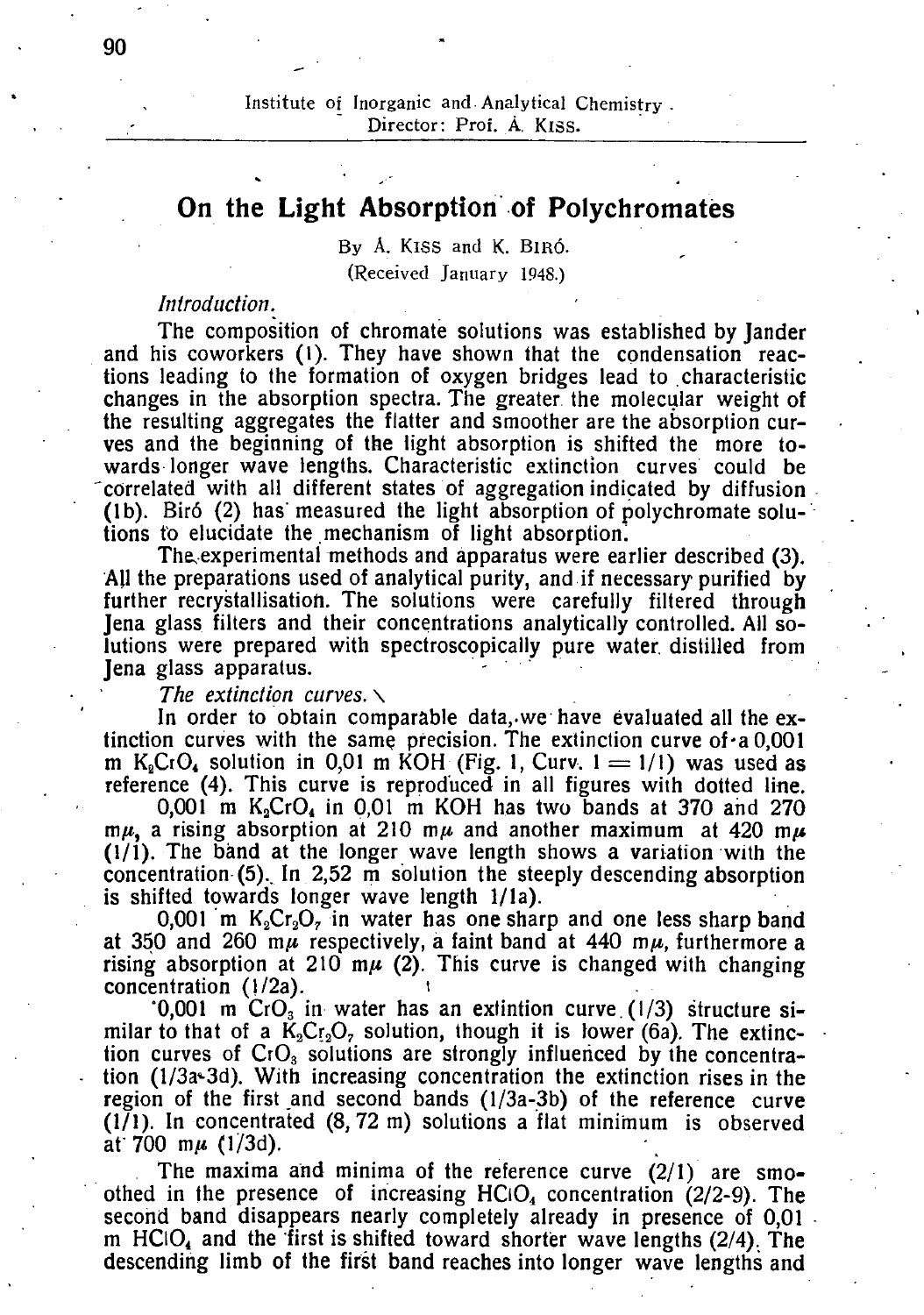a new flat band appears around 430 m $\mu$  (2/4). In 0,1, 1,0, 3,0 and 5,0 m  $HC<sub>1</sub>$  the two bands of the reference curve (2/1) is shifted toward longer wave lengths  $(2/5-8)$ . In 7,0 m HClO<sub>4</sub> we obtain an almost structureless curve  $(\bar{2}/9)$  with little intensity. The curves measured in different concentrated  $HClO<sub>4</sub>$  have only in smaller concentration regions constant/section points.

 $\epsilon$   $\epsilon$   $\epsilon$  The changes produced by HCl in the reference curve 3/1) are similar  $3/2$ -7). The reference curve  $(3/1)$  and the curves measured in different concentrated HCI (3/2-7) have only in smaller concentration regions constant section points. In concentrated HCI solutions the  $Cl<sub>2</sub>$  formation troubles the extinction measurements.



Increasing concentration of  $H_2SO_4$  has a similar effect (4/2-6). Beginning from  $12 \text{ m H}_2\text{SO}_4$  the extinction increases slowly and the curves are almost structureless  $(5/4-7)$ . The curves at corresponding HCiO<sub>4</sub>,  $HCI$  and  $H<sub>2</sub>SO<sub>4</sub>$  concentrations are not identical. The common points of the curves at different  $H_2SO_4$  concentrations are not so constant as those at the presence of the other acids. The curve obtained in presence of concentrated  $H_2SO_4$  (5/7) shows a general rise towards the longer wave lengths and has flat bands at 440, 390, 320 and 280 m $\mu$ . K<sub>2</sub>Cr<sub>0</sub>, K<sub>2</sub>Cr<sub>2</sub>O<sub>2</sub>, and  $CrO<sub>4</sub>$  have similar curves in concentrated  $H<sub>2</sub>SO<sub>4</sub>$ .

Due to the strong absorption of the nitrate ion it was not possible to evaluate the effect of nitric acid below 350 m $\mu$  (6/2-7). The remaining less characteristic part of the curve shows the changes on the concentration of  $HNO<sub>3</sub>$  as in the cases formerly discussed. This is the reason why the data of Jander and Spandau (lb) had to be complemented.

In the case of  $K_2CrO_7$ , and  $CrO_3$  we obtained similar effects as in the case of  $K_2CrO_4$ .

*The constitution of chromate solutions.* 

Alkaline chromate solutions contain mostly the  $CrO<sub>4</sub><sup>2</sup>$  ion. This is supported by the weak effect of concentration on the extinction curves

91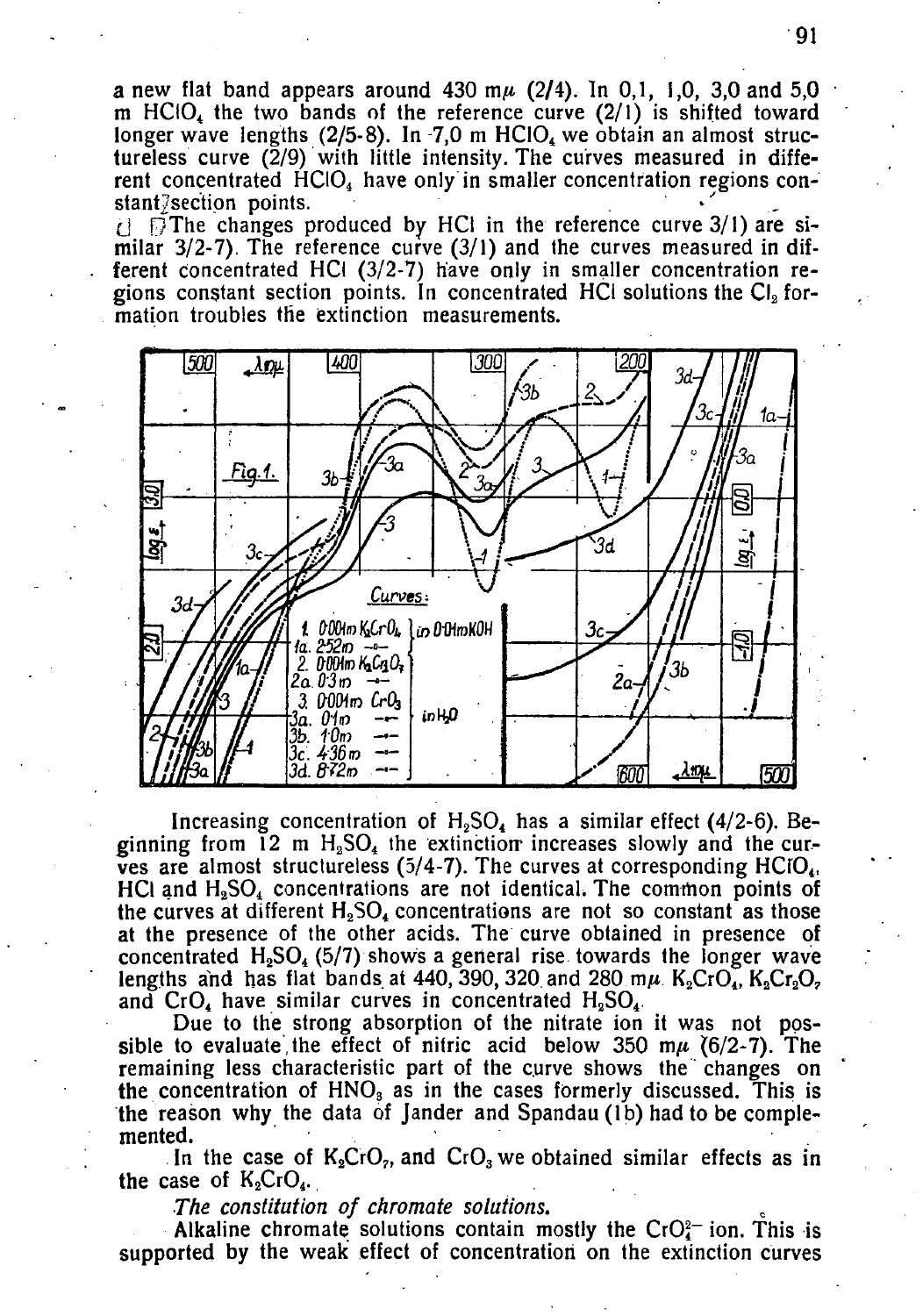$(1/1$  and 1a). It is not possible to explain the failure of complying with Beer's law with the assumption of the formation of higher complexes (5).

Neutral chromate solutions contain, depending on the concentration, furthermore the ions : HCrO<sub>4</sub>, Cr<sub>2</sub>O<sub>7</sub><sup>2</sup> and HCr<sub>2</sub>O<sub>7</sub><sup>2</sup> (6), and this is supported by the concentration dependence of the extinction curves.



 $K_2Cr_2O_7$  solutions have mostly the ion:  $Cr_2O_7^{\circ-}$ . At lower concentration the ions  $HCr_2O_7$ ,  $CrO_4^{2-}$  and  $HCrO_4^-$  are also present (7). Bichromate solutions show strong deviations from Beer's law (6), as the ions higher complexes. The distribution of charge and thus the extinction are thereby vastly influenced.



In the solution of  $C_1O_3$  in water, the ion  $C_1O_7^{2-}$  is dominating (8), However, other ions, like  $HCr_2O_7^-$ ,  $CrO_4^2$  and  $HCrO_4^-$  have to be taken account. In more concentrated solutions of  $CrO<sub>s</sub>$  higher polimers are formed.  $\blacksquare$ 

Normal chromates crystallise from alkaline arid neutral solutions, bichromates from acetic acid solutions and tri-and tetrachromates from more acid solutions (a).

/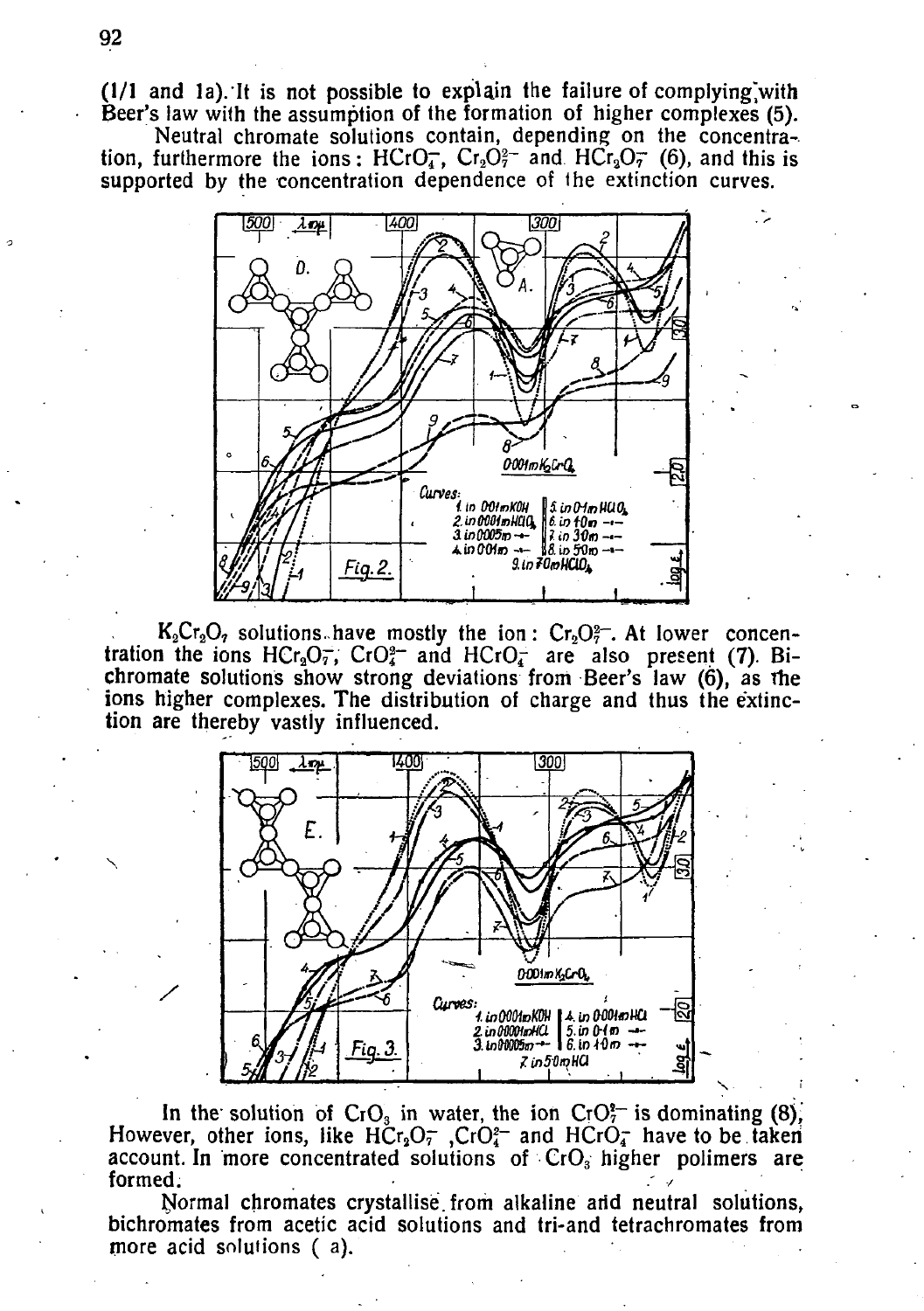According to the results of diffusion experiments (1) the  $CrO<sub>4</sub><sup>2</sup>$  ion (diffusions coefficient  $D_{10} = 0.57$ ) is present in alkaline solutions. In the solutions containing  $0.01 - 4.0$  m HNO<sub>3</sub> the Cr<sub>2</sub>O<sub>2</sub><sup>-</sup> ion exists, it has a diff. coeff. of  $D^0 = 0.635$ . The Cr<sub>3</sub>O<sub>1</sub><sup>2</sup> ion is observed in 5,0–10,0 m HNO<sub>3</sub> solutions, it has a diff. coeff  $D_{10} = 0.58$  0.59. The chromate ion being much smaller than the  $Cr_2O_7^2$  and  $Cr_3O_1^{2-}$  ions, it is supposed, that it has to be hydrated with 12 molecules of water, and for similar reason the molecule of  $Cr_2O_7^{2-}$  should contain 3 molecules of water. Thus, the degree of hydratation is diminishing with increasing aggregation.



As the diff. coeff, is rather constant in the above mentioned intervals of hydrogen ion concentration, either one of the ions is always preponderantly present at the corresponding hydrogen ion concentration. The change from one type of ion to the other occurs in a sharp interval.



According to its Raman spectrum, the  $CrO<sub>4</sub><sup>2</sup>$  ion has a tetrahedral configuration Polychromates form chains similar to the aliphatic hyd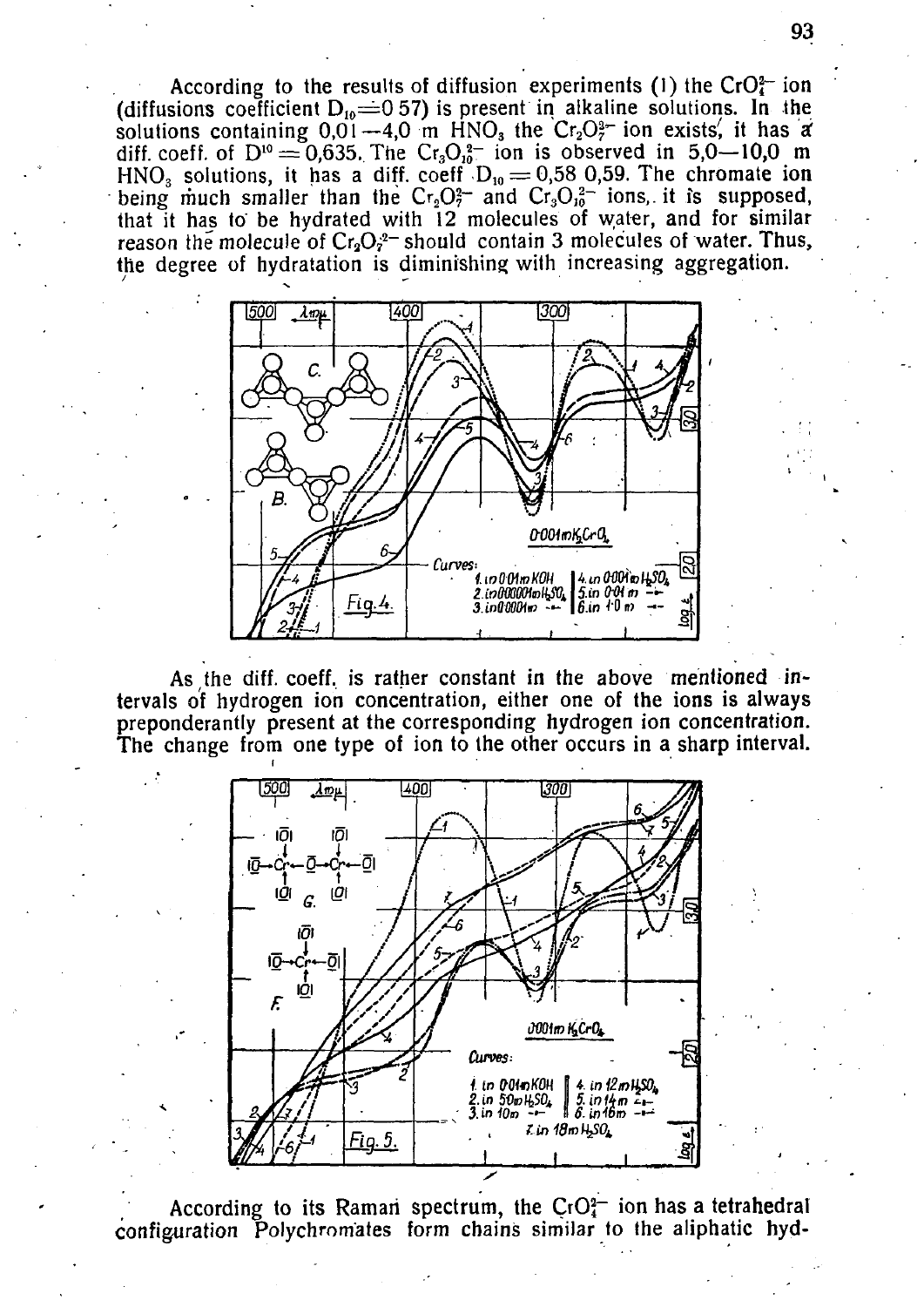rocarbons. It follows from the condensations reactions with elimination of water:

$$
2CrO42 + 2H+ = Cr2O72 + H2OCr2O72 + CrO42 + 2H+ = Cr3O102 + H2OCr3O102 + CrO42 + 2H+ = Cr4O132 + H2O
$$

that the neighbouring tetrahedra joined through their corners (2/D, 3/E, 4/B and C). Condensation and chemical hydration are facilitated by the lone electron pairs of the oxygen atoms  $(5/F$  and  $G$ ,  $6/H$ ). If they are all utilized the chromate ion is able to bind 12 molecules of water, which agrees with the results of the diffusion experiments (lb). The sharp decline in hydration is the result of the strong dehydrating effect of the acids.

In concentrated  $CrO<sub>s</sub>$  solutions a quasi crystalline structure is obtained due to very strong aggregation, this is inferred from the dark red colour of  $CrO_3$  (10). In concentrated\* sulfuric acid ffie complex  $HO$  SO<sub>2</sub>OCrO<sub>2</sub>OH is formed (6a), this is shown by the atypical structure of the extinction curve. The formation of chromylsulfate  $CrO<sub>2</sub> SO<sub>4</sub>$ is also possible (6a).



### *On the mechanism of the light absorption.*

The electron configuration according to Smith-Stoner in case of chromate ion *is* the following:

### 1s<sup>2</sup> 2s<sup>2</sup> 2p<sup>6</sup> 3s<sup>2</sup> 3p<sup>6</sup> 3d<sup>5</sup> 4s

In the case of tetráhedrical configuration the coordinative valence electrons would be  $3d<sup>6</sup> 4s<sup>4</sup>$ . As the aggregation through oxygen bridges admits lone electrone pairs  $(5/g)$ , there will be the same electron configuration around the chromic ion as around the chromate ion.

The light absorption results in the extinction of the electrons of the chromic ion and those of the coordinative valence electrons. The first band must be ascribed to the coordinative valence electrons as it reacts stronger to the state of aggregation (5). The second band corresponds to the excitation of the electrons of the chromic ions proper. The shift observed in the longer wave length portion of the first band and .the appearance of a new band in the case of the polychromates must be attributed to the extension of the system of coordinative va-

94